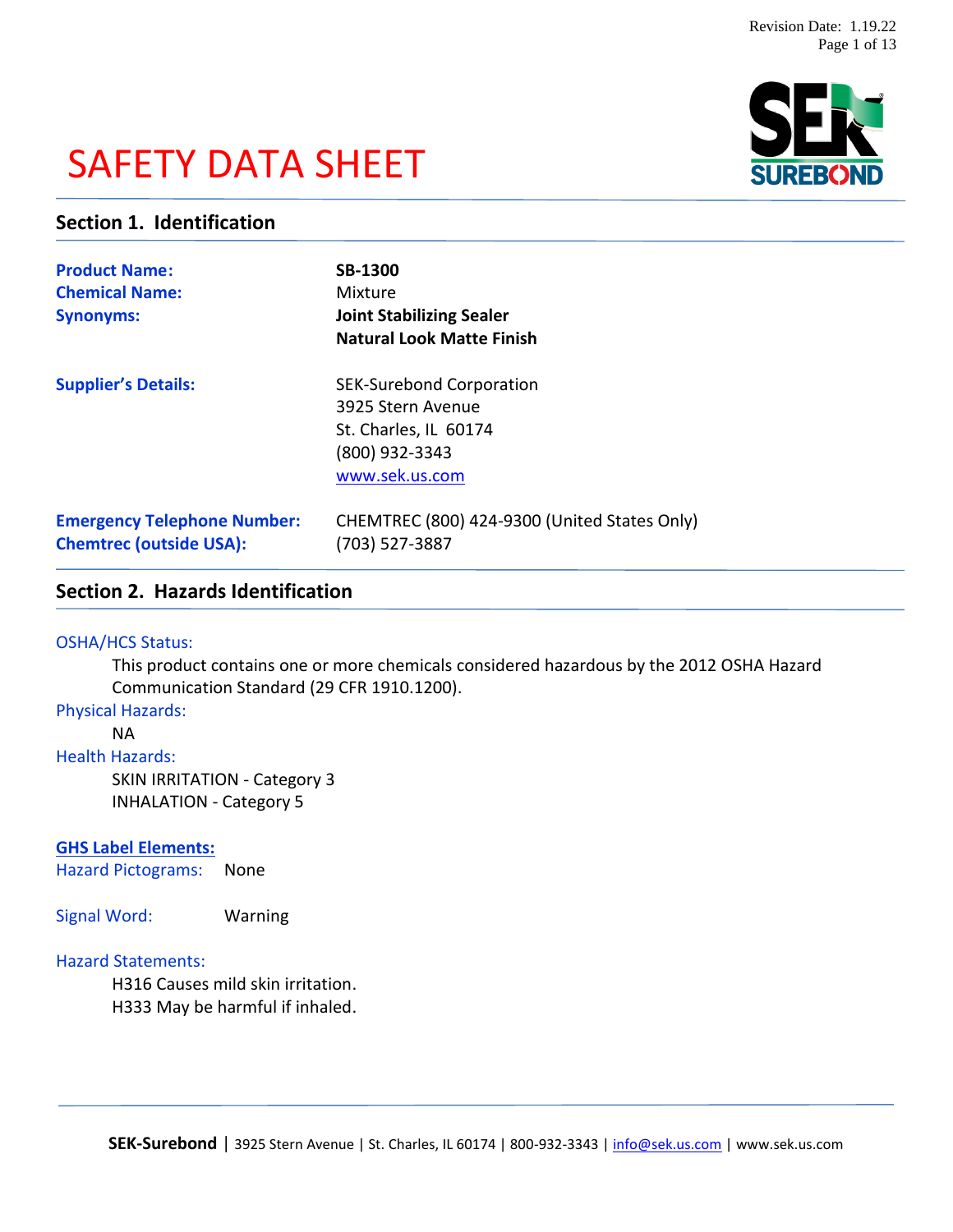### **Precautionary Statements:**

### Prevention:

Keep out of reach of children. Use only outdoors in a well-ventilated area. Wear protective gloves, clothing, face and eye protection. Wash thoroughly after handling.

### Response:

**If swallowed:** Call a POISON CENTER or physician if you feel unwell.

**If on skin:** Wash with plenty of soap and water. Get medical attention if irritation occurs. Take off contaminated clothing and wash before reuse.

**If in eyes:** Rinse cautiously with water for several minutes. Remove contact lenses, if present and easy to do. Continue rinsing. Get medical attention if eye irritation persists.

**If inhaled:** Call a POSION CENTER or physician if you feel unwell.

**In case of fire:** Use water, water fog, dry chemical CO<sub>2</sub> or alcohol resistant foam to extinguish.

### Storage:

Keep in a cool place. Do not allow to freeze.

### Disposal:

Dispose of contents and container to appropriate waste site or reclaimer in accordance with all applicable laws, regulations, and product characteristics at time of disposal.

# Hazards not otherwise classified:

None known.

# **Section 3. Composition/Information on Ingredients**

| <b>Substance/Mixtures</b>             | Mixture                                                      |
|---------------------------------------|--------------------------------------------------------------|
| <b>Chemical Name:</b>                 | ΝA                                                           |
| <b>Other Means of Identification:</b> | SB-1300 Joint Stabilizing Sealer - Natural Look Matte Finish |

# **CAS number/other identifiers:**

CAS Number: Mixture

| <b>Chemical Name</b>          | <b>Concentration</b> | <b>Additional Identification</b> | <b>Notes</b> |
|-------------------------------|----------------------|----------------------------------|--------------|
| 2-butoxyethanol               | < 2.5%               | CAS-No.: 111-76-2                | % by weight  |
| Proprietary Anti-Fungal Blend | $< 0.05\%$           | Mixture                          |              |

**This substance has workplace exposure limit(s). See Section 8.**

# **Section 4. First Aid Measures**

**Description of Necessary First Aid Measures:** Inhalation: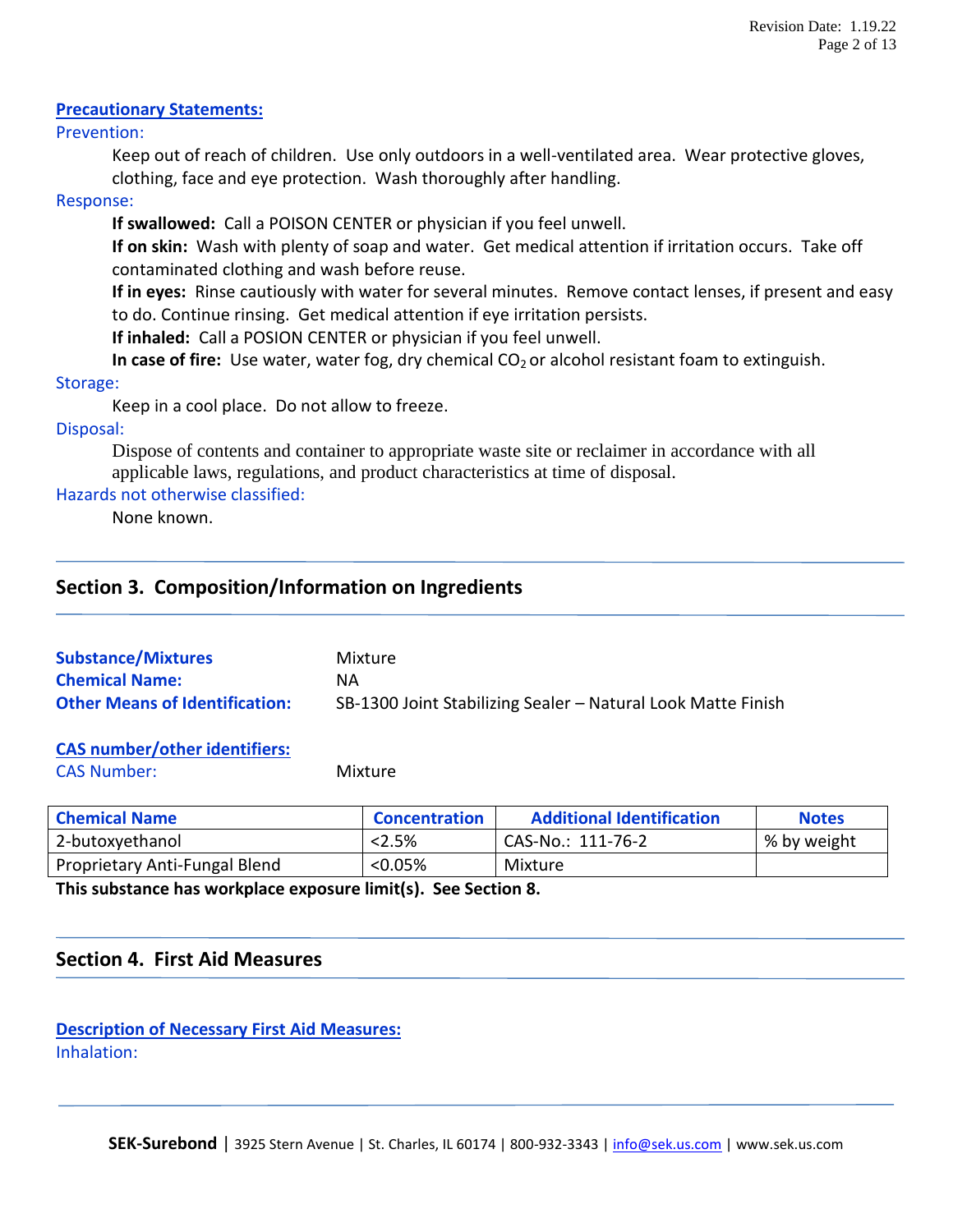Move to fresh air. If breathing stops, provide artificial respiration. If breathing is difficult, give oxygen. Get medical attention immediately.

### Eye Contact:

Immediately flush with plenty of water for at least 15 minutes. Remove contact lenses if easy to do and present. Get medical attention if irritation persists.

### Skin Contact:

Wash thoroughly after handling. Remove contaminated clothing and shoes. Get medical attention if irritation persists. Wash contaminated clothing before reuse. Destroy or thoroughly clean contaminated shoes.

### Ingestion:

Call a physician or poison control center if you feel unwell. Only induce vomiting at the instruction of medical personnel. Never give anything by mouth to an unconscious person.

### **Most Important Symptoms/Effects (both acute and delayed):**

May irritate and cause redness and pain.

### **Indication of immediate medical attention and special treatment needed (if necessary):**

Hazards: Glycol Ethers: Some glycol ethers cause adverse effects in animals that include the reproductive system, offspring, blood, kidney and liver.

Treatment: Treat symptomatically.

| <b>Section 5. Firefighting Measures</b> |  |
|-----------------------------------------|--|
|                                         |  |

**General Fire Hazards:** Not applicable.

### **Extinguishing Media:**

Suitable Extinguishing Media: Water. Water fog. Dry chemical. Carbon Dioxide. Alcohol resistant foam. Unsuitable Extinguishing Media: None known. Hazardous Thermal Decomposition: None known.

**Special hazards arising from the substance or mixture:** None known.

### **Advice for Firefighters:**

Special firefighting procedures:

Use water spray to keep fire-exposed containers cool.

### Special Protective Equipment for Firefighters:

Self-contained breathing apparatus and full protective clothing must be worn in case of fire.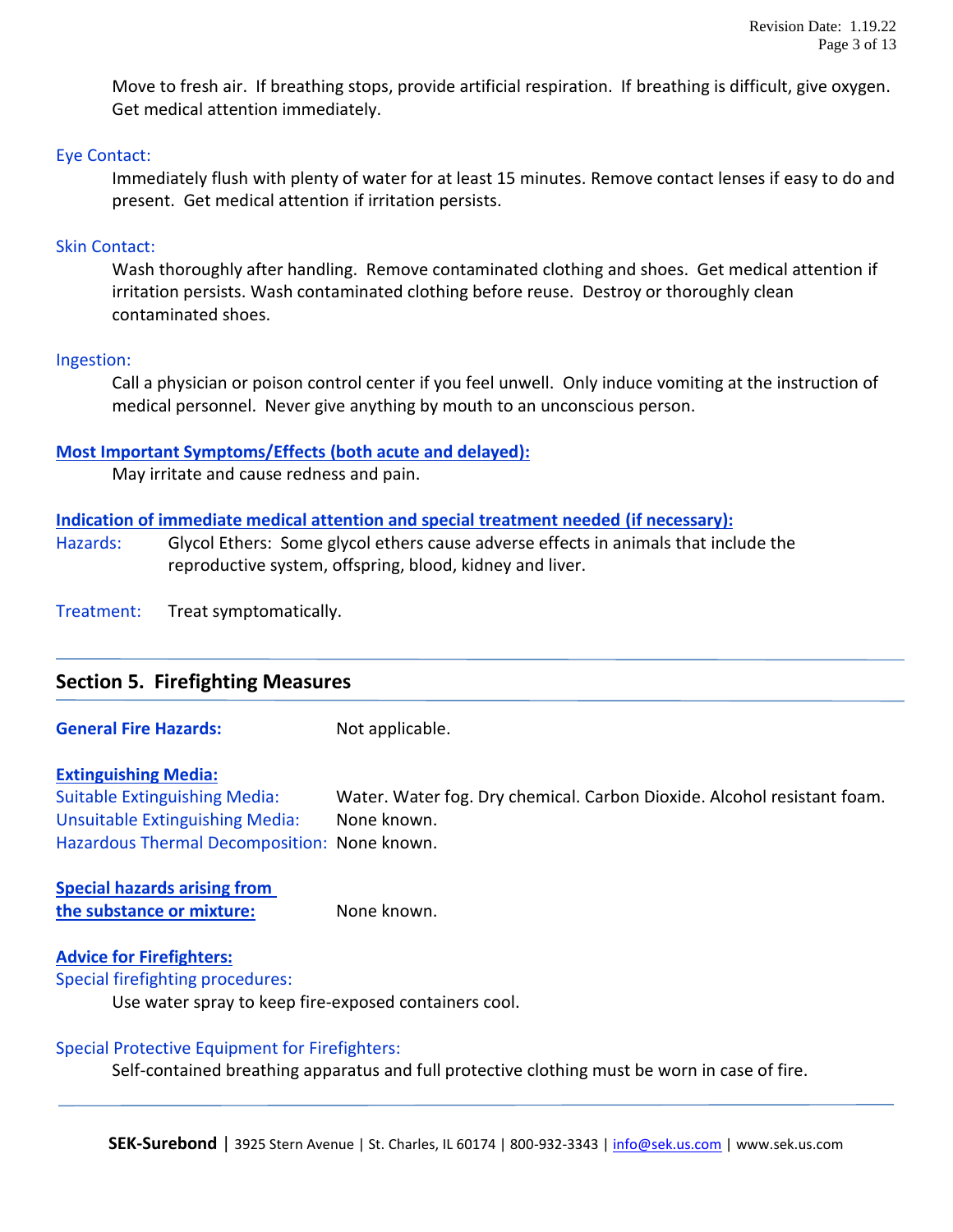# **Section 6. Accidental Release Measures**

**Personal Precautions, Protective Equipment and Emergency Procedures:** Wear appropriate personal protective equipment.

### **Environmental Precautions:**

Avoid release to the environment.

### **Methods and Materials for Containment and Cleaning Up:**

Absorb spill with vermiculite or other inert material, then place in a container for chemical waste. Large spillages: Flush spill area with water spray. Prevent runoff from entering drains, sewers or streams. Dike for later disposal.

### Notification Procedures:

In the event of a spill or accidental release, notify relevant authorities in accordance with all applicable regulations.

### **Section 7. Handling and Storage**

### **Precautions for Safe Handling:**

Avoid breathing mist or vapors. Avoid contact with eyes, skin and clothing. Do not taste or swallow. Use only with adequate ventilation. Wash thoroughly after handling. Minimize exposure to air. After opening, purge container with nitrogen before reclosing. Periodically test for peroxide formation on long-term storage. Do not allow to evaporate to near dryness. Do not distill to near dryness. Addition of water or appropriate reducing materials will lessen peroxide formation.

#### **Conditions for Safe Storage, Including any Incompatibilities:**

Keep container tightly closed and in a well-ventilated place. Store away from heat. Do not allow to freeze.

#### **Storage stability:**

Shelf life, use within: 24 months

# **Section 8. Exposure Controls/Personal Protection**

### **Control Parameters:**

### **Occupational Exposure Limits:**

Country specific exposure limits have not been established or are not applicable unless listed below.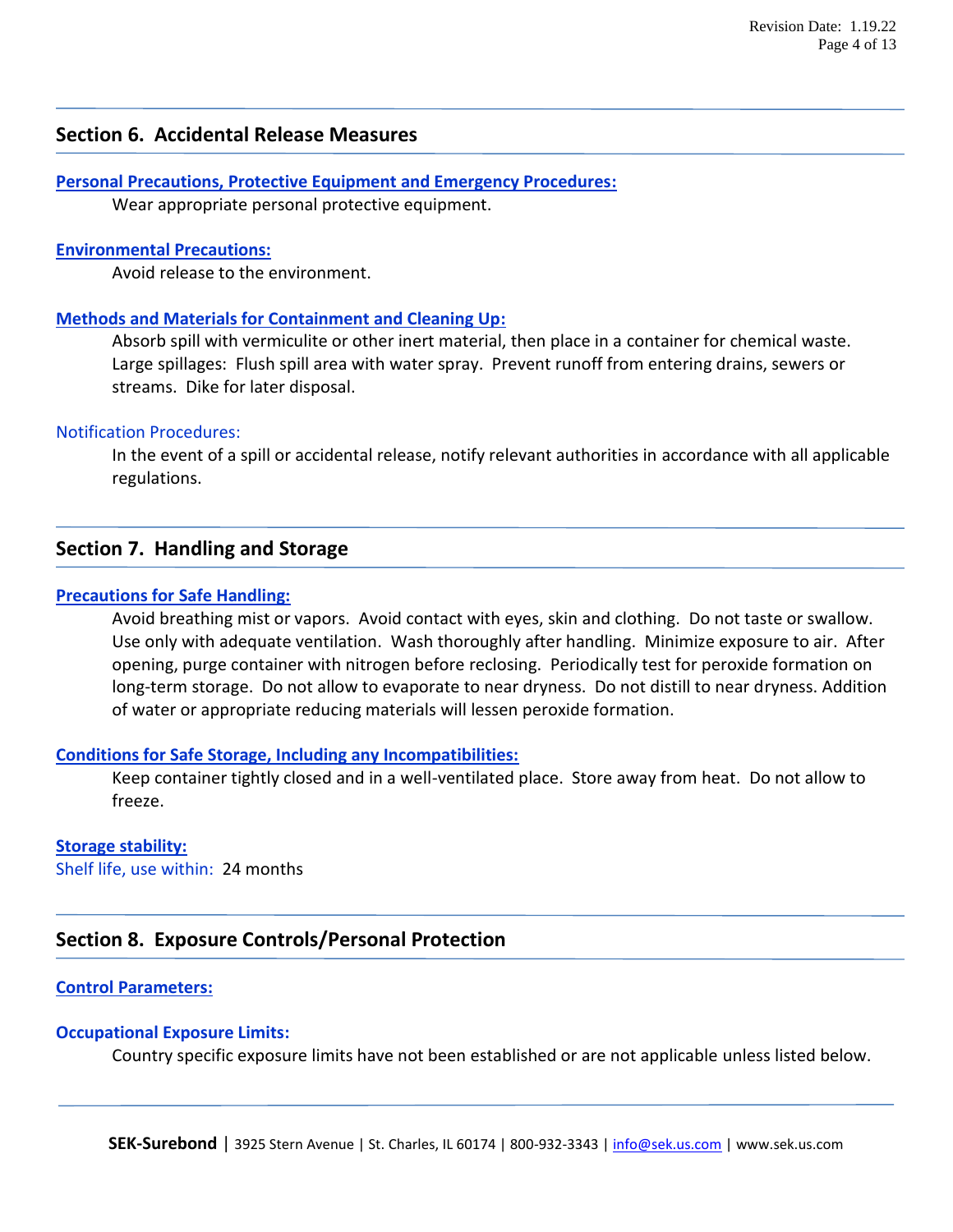| <b>Chemical Name</b>                                 | <b>Type</b> | <b>Exposure Limit Values</b> | <b>Source</b>                              |
|------------------------------------------------------|-------------|------------------------------|--------------------------------------------|
| 2-butoxyethanol; ethylene<br>glycol monobutyl ether; | <b>TWA</b>  | 20 ppm                       | US. ACGIH Threshold Limit Values (01 2010) |
| butyl cellosolve                                     |             |                              |                                            |
|                                                      | PEL         | 50 PPM 240 mg/m3             | US. OSHA Table Z-1 Limits for Air          |
|                                                      |             |                              | Contaminants (29 CFR 1910.1000) (02 2006)  |

### **Biological Limit Values:**

| <b>Chemical Name</b>                       | <b>Exposure Limit Values</b>  | <b>Source</b>       |
|--------------------------------------------|-------------------------------|---------------------|
| 2-butoxyethanol; ethylene glycol monobutyl | 20 mg/g (Creatinine in urine) | ACGIH BEL (01 2010) |
| ether; butyl cellosolve                    |                               |                     |

### **Exposure Controls:**

### Appropriate Engineering Controls:

Good general ventilation (typically 10 air changes per hour) should be used. Ventilation rates should be matched to conditions. If applicable, use process enclosures, local exhaust ventilation, or other engineering controls to maintain airborne levels below recommended exposure limits. If exposure limits have not been established, maintain airborne levels to an acceptable level.

### **Individual Protection Measures, Such As Personal Protective Equipment:**

### General Information:

Eye bath. Washing facilities. Safety shower.

### **Eye/Face Protection:**

Wear safety glasses with side shields (or goggles) and a face shield. Wear a full-face respirator, if needed.

### **Skin Protection:**

### Hand Protection:

Wear chemical-resistant gloves, footwear and protective clothing appropriate for the risk of exposure. Contact health and safety professional or manufacturer for specific information.

### Other:

No data available.

### **Respiratory Protection:**

If engineering controls do not maintain airborne concentrations below recommended exposure limits (where applicable) or to an acceptable level (in countries where exposure limits have not been established), an approved respirator must be worn. In the United States of America, if respirators are used, a program should be instituted to assure compliance with OSHA Standard 63 FR 1152, January 8, 1998. Respirator type: Air-purifying filter, cartridge or canister. Contact health and safety professional or manufacturer for specific information.

### **Hygiene Measures:**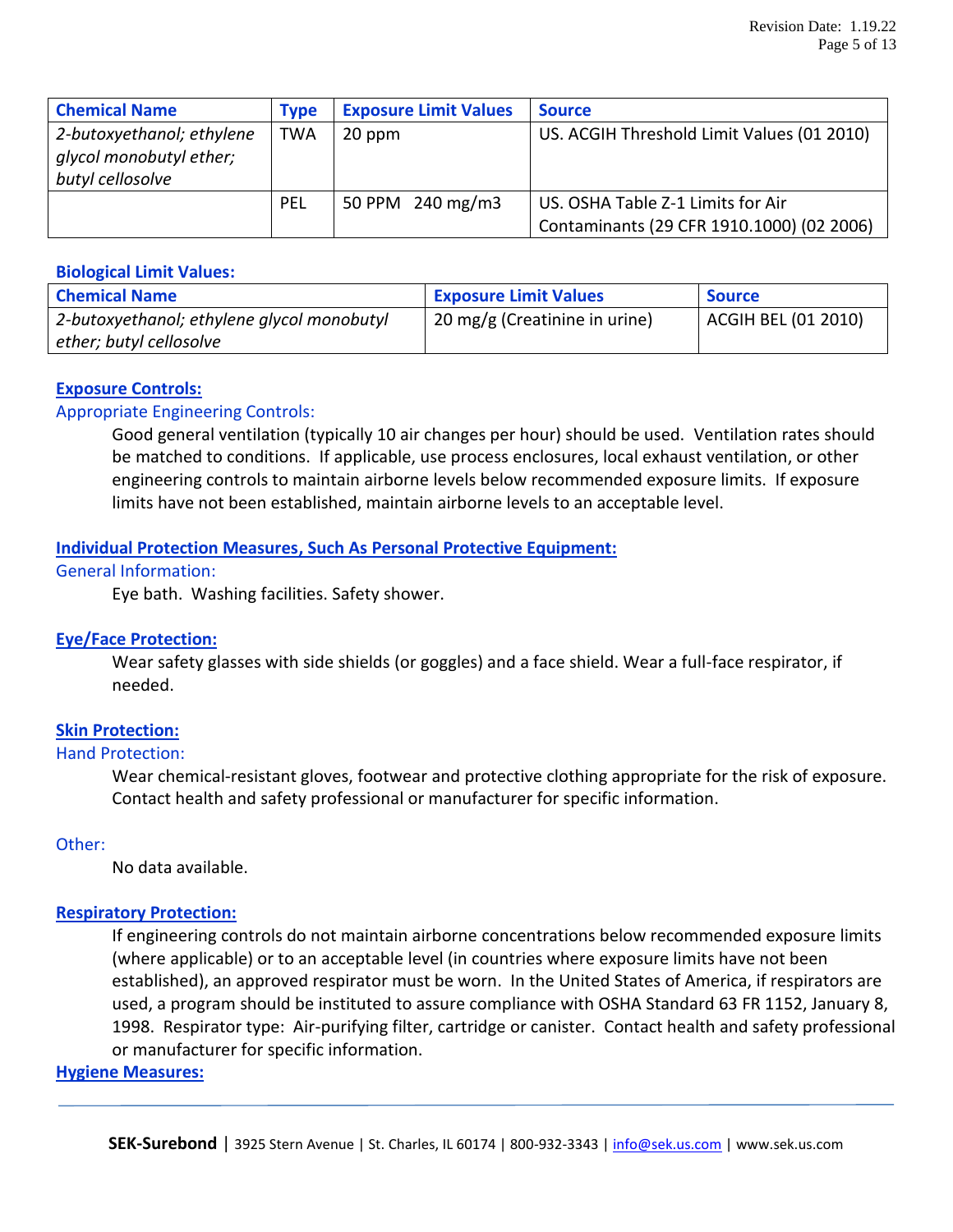Observe good industrial hygiene practices.

# **Environmental Controls:**

No data available.

# **Section 9. Physical and Chemical Properties**

| <b>Information on Basic Physical and Chemical Properties:</b> |                             |  |
|---------------------------------------------------------------|-----------------------------|--|
| Appearance:                                                   |                             |  |
| <b>Physical State:</b>                                        | Liquid                      |  |
| Form:                                                         | Liquid                      |  |
| Color:                                                        | White milky liquid          |  |
| Odor:                                                         | Mild                        |  |
| <b>Odor Threshold:</b>                                        | <b>ND</b>                   |  |
| pH:                                                           | $7-9$                       |  |
| <b>Freezing Point:</b>                                        | $0^{\circ}$ C               |  |
| <b>Boiling Point:</b>                                         | 100°C                       |  |
| <b>Flash Point:</b>                                           | <b>NA</b>                   |  |
| <b>Evaporation Rate:</b>                                      | <b>NA</b>                   |  |
| Flammability (solid, gas):                                    | <b>NA</b>                   |  |
| Flammability - Upper (%)-:                                    | <b>NA</b>                   |  |
| Flammability - Lower (%)-:                                    | <b>NA</b>                   |  |
| <b>Vapor Pressure:</b>                                        | 17mm@ 68°F (20°C) estimated |  |
| Vapor Density (air=1):                                        | No data available           |  |
| <b>Specific Gravity:</b>                                      | $1.0 - 1.05$ (20°C)         |  |
| Solubility:                                                   |                             |  |
| <b>Solubility in Water:</b>                                   | Miscible                    |  |
| Solubility (other):                                           | No data available           |  |
| <b>Partition coefficient</b>                                  |                             |  |
| (n-octanol/water):                                            | No data available           |  |
| <b>Auto-ignition Temperature:</b>                             | No data available           |  |
| <b>Decomposition Temperature:</b>                             | No data available           |  |
| <b>Dynamic Viscosity:</b>                                     | No data available           |  |
| <b>Kinematic Viscosity:</b>                                   | No data available           |  |
| <b>Explosive Properties:</b>                                  | No data available           |  |
| <b>Oxidizing Properties:</b>                                  | Not classified              |  |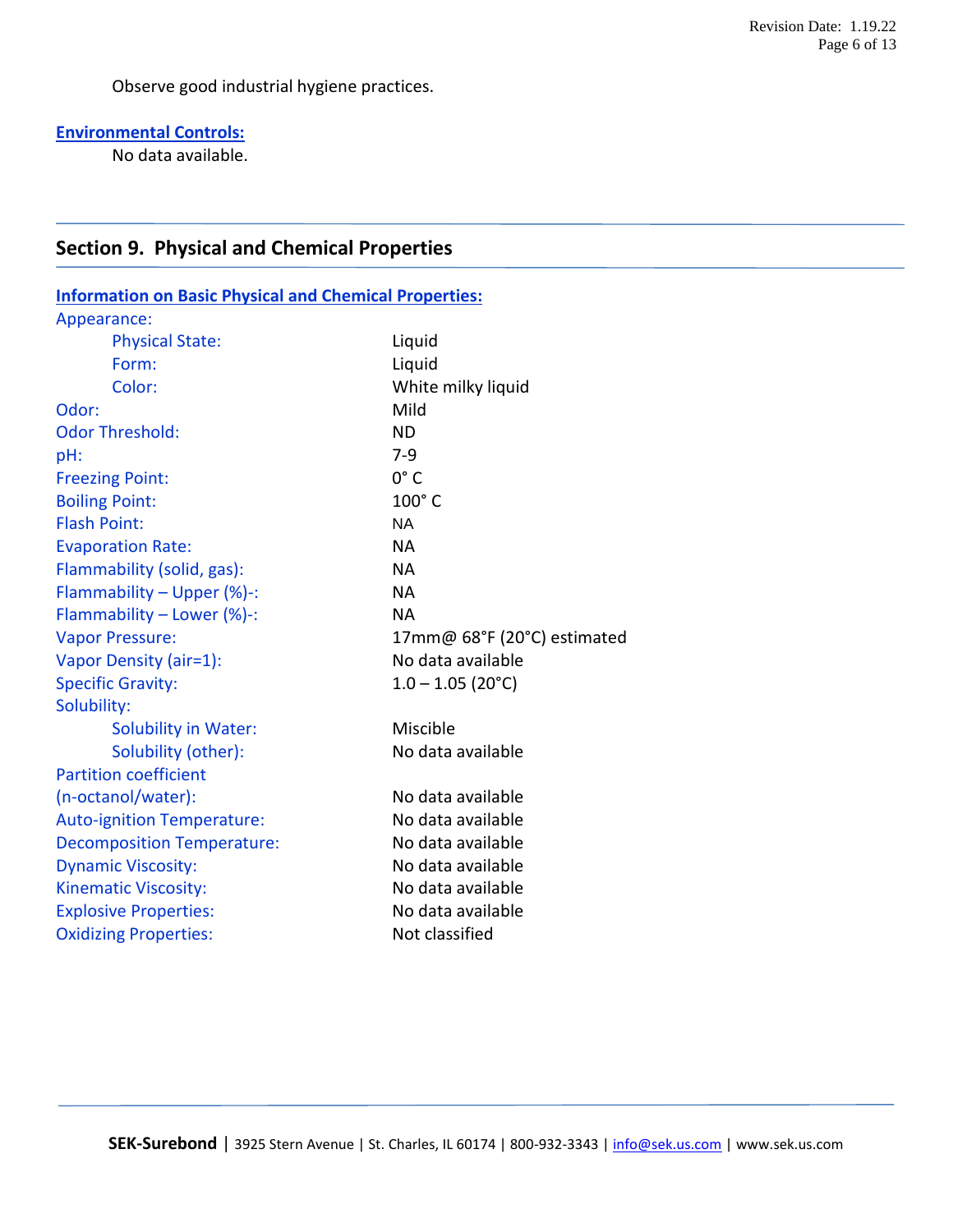# **Section 10. Stability and Reactivity**

Reactivity: None known Chemical Stability: Stable Possibility of Hazardous Reactions: None known Conditions to Avoid: The Meat, sparks, flames

Incompatible Materials: Strong oxidizing agents Hazardous Decomposition Products: Carbon Dioxide

Carbon Monoxide

# **Section 11. Toxicological Information**

### **Information on Likely Routes of Exposure:**

| Inhalation:          | May be harmful if inhaled.   |
|----------------------|------------------------------|
| Ingestion:           | May be harmful if swallowed. |
| <b>Skin Contact:</b> | May cause skin irritation.   |
| Eye Contact:         | May cause eye irritation.    |

### **Information on Toxicological Effects:**

### **Acute Toxicity:**

### **Oral**

| Product:          | Oral LD-50: (Rat): 1,300 mg/kg (2-butoxoxyethanol)            |
|-------------------|---------------------------------------------------------------|
|                   | Oral LD-50: (Guinea Pig): 1,400 mg/kg (2-butoxoxyethanol)     |
| <b>Dermal</b>     |                                                               |
| Product:          | Dermal LD-50: (Rat): > 2,000 mg/kg (2-butoxoxyethanol)        |
|                   | Dermal LD-50: (Guinea Pig): > 2,000 mg/kg (2-butoxoxyethanol) |
| <b>Inhalation</b> |                                                               |
| Product:          | Vapour: LC50 (Rat, 3 h): > 4.9 mg/l (2-butoxoxyethanol)       |
|                   | Vapour: LCO (Guinea Pig, 1 h): > 3.4 mg/l (2-butoxoxyethanol) |
|                   |                                                               |

### **Repeated Dose Toxicity**

 Product: LOAEL (Rat, Oral Study): 69 mg/kg (Target Organ(s): Liver) *(2-butoxoxyethanol)* NOAEL (Rat, Dermal Study): 150 mg/kg *(2-butoxoxyethanol)* LOAEC (Rat, Inhalation Study): 152 mg/m<sup>3</sup> (Target Organ(s): Blood) *(2-butoxoxyethanol)* 

### **Skin Corrosion/Irritation**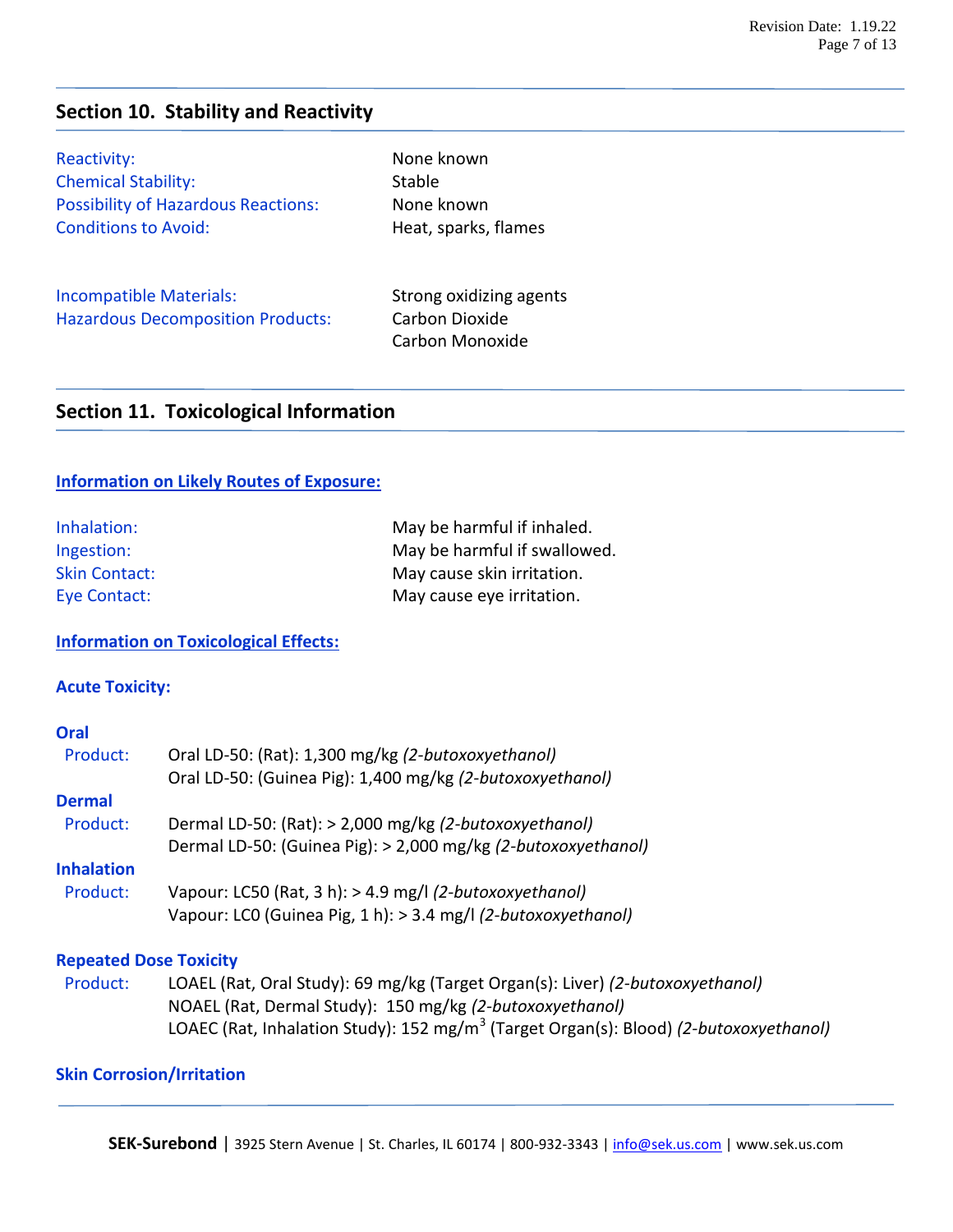Product: (Rabbit, 24 h): moderate *(2-butoxoxyethanol)*

### **Serious Eye Damage/Eye Irritation**

Product: (Rabbit, 24 h): moderate *(2-butoxoxyethanol)*

### **Respiratory or Skin Sensitization**

Product: Skin Sensitization: (Guinea Pig) – Not a skin sensitizer.

### **Mutagenicity:**

### **In Vitro**

Product: Salmonella typhimurium assay (Ames test): negative +/- activation.

### **In Vivo**

Product: Chromosomal aberration intraperitoneal injection (Mouse, Male): Negative.

### **Carcinogenicity**

Product: Based on available data the classification criteria are not met. Not classified as hazardous.

### **Reproductive Toxicity**

Product: Based on available data the classification criteria are not met. Not classified as hazardous.

### **Specific Target Organ Toxicity – Single Exposure**

Product: Not classified.

### **Specific Target Organ Toxicity – Repeated Exposure**

Product: Not classified.

### **Aspiration Hazard**

Product: Droplets of the product aspirated into the lungs through ingestion or vomiting may be harmful.

### **Other Adverse Effects**

No data available.

### **Section 12. Ecological Information**

### **Toxicity:**

### **Acute Toxicity:**

### **Fish**

Product: LC-50 (Oncorhynchus mykiss, 96h): 1,474 mg/l *(2-butoxoxyethanol)*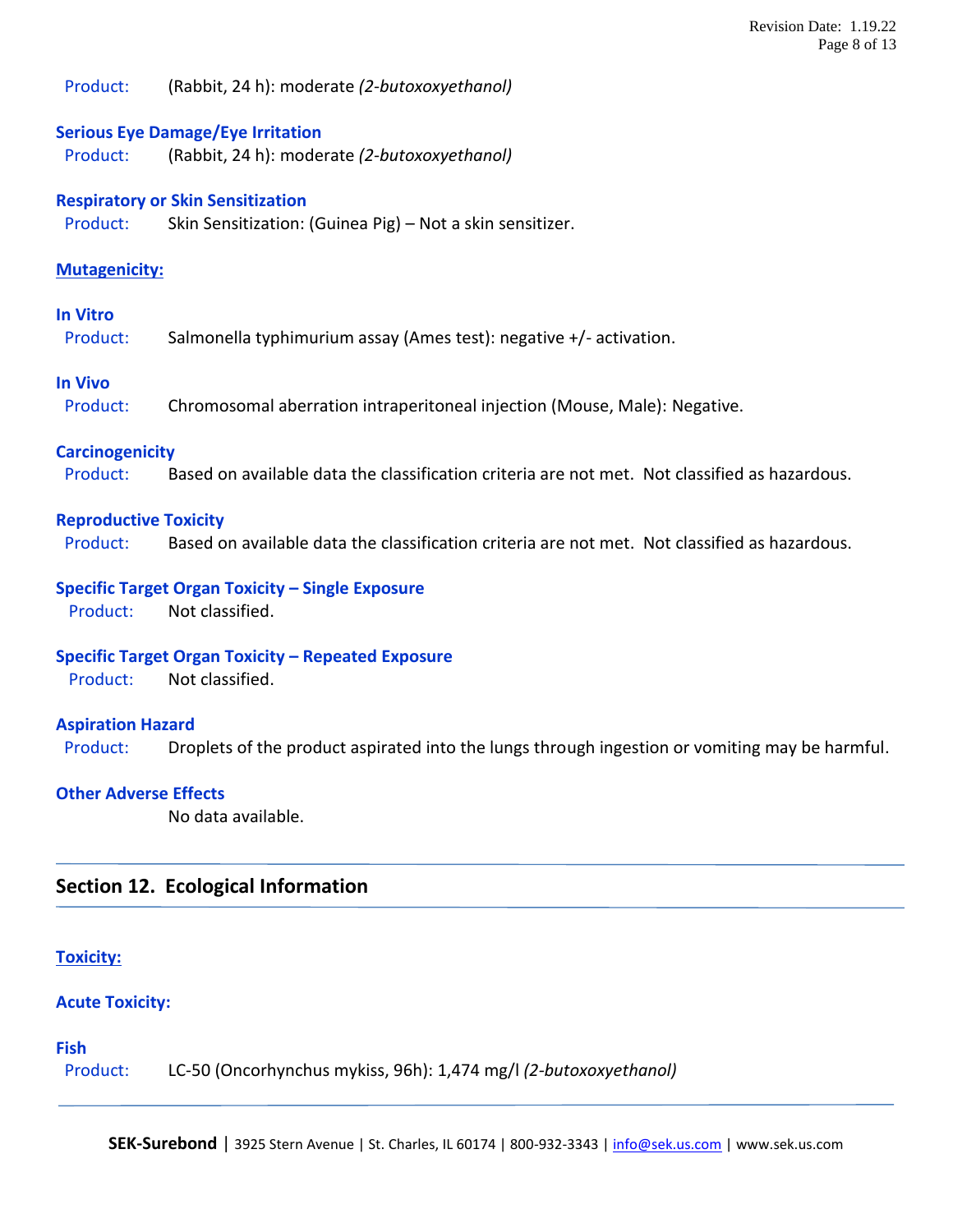### **Aquatic Invertebrates**

Product: EC-50 (Water Flea, 48 h): 1,550 mg/l *(2-butoxoxyethanol)*

# **Chronic Toxicity:**

### **Fish**

Product: NOEC (Zebra Fish, 21 d): > 100 mg/l *(2-butoxoxyethanol)*

### **Aquatic Invertebrates**

Product: NOEC (daphnid, 21 d): 100 mg/l *(2-butoxoxyethanol)*

### **Toxicity to Aquatic Plants**

Product: EC-50 (Algae (Pseudokirchneriella subcapitata, 72 h): 1,840 mg/l *(2-butoxoxyethanol)*

### **Persistence and Degradability:**

# **Biodegradation** Product: Material is expected to be readily biodegradable.

## **Biological Oxygen Demand**

| Product:                                                                                                  | No data available. |
|-----------------------------------------------------------------------------------------------------------|--------------------|
| <b>Specified Substance(s)</b><br>2-butoxyethanol; ethylene<br>glycol monobutyl ether; butyl<br>cellosolve | No data available. |
| <b>Chemical Oxygen Demand</b>                                                                             |                    |
| Product:                                                                                                  | No data available. |
| Specified Substance(s)                                                                                    |                    |
| 2-butoxyethanol; ethylene<br>glycol monobutyl ether butyl<br>cellosolve                                   | No data available. |
| <b>BOD/COD Ratio</b>                                                                                      |                    |
| Product:                                                                                                  | No data available. |
| <b>Specified Substance(s)</b>                                                                             |                    |
| 2-butoxyethanol; ethylene<br>glycol monobutyl ether; butyl<br>cellosolve                                  | No data available. |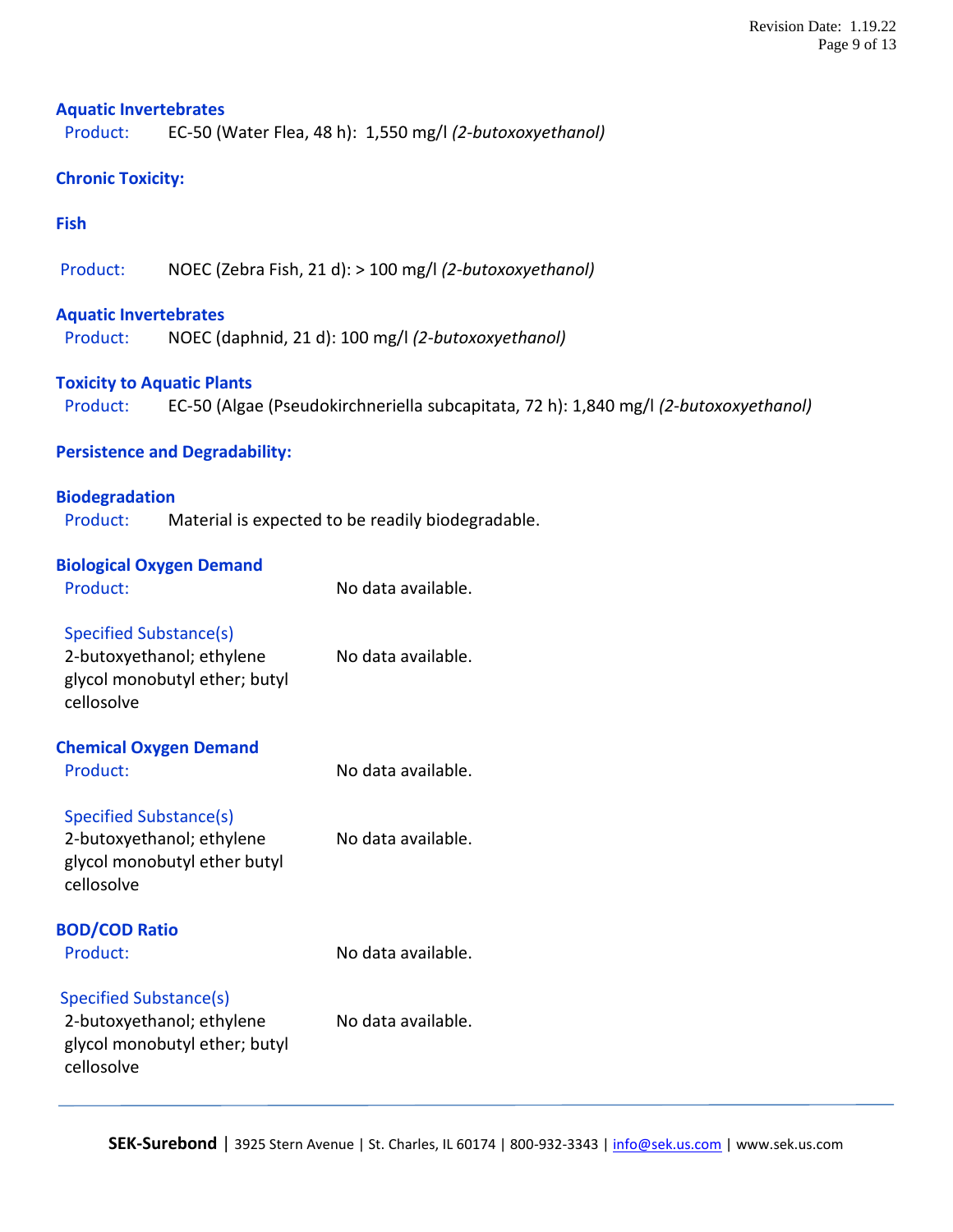| <b>Bio accumulative Potential</b>             |                                                                      |
|-----------------------------------------------|----------------------------------------------------------------------|
| Product:                                      | Potential to bio accumulate low.                                     |
| <b>Mobility in Soil:</b>                      | Expected to partition to water.                                      |
| <b>Results of PBT and vPvB</b><br>Assessment: | Not fulfilling PBT (persistent/bio accumulative/toxic) criteria. Not |
|                                               | fulfilling vPvB (very persistent, very bio accumulative) criteria.   |

# **Section 13. Disposal Considerations**

| <b>Waste Treatment Methods:</b><br><b>General Information:</b> | No data available.                                                                                                                                                                                       |
|----------------------------------------------------------------|----------------------------------------------------------------------------------------------------------------------------------------------------------------------------------------------------------|
| <b>Disposal Methods:</b>                                       | Dispose of waste and residues in accordance with local authority<br>requirements. Incinerate. Since emptied containers retain product<br>residue, follow label warnings even after container is emptied. |

# **Section 14. Transport Information**

*Important Note: Shipping descriptions may vary based on mode of transport, quantities, package size, and/or origin and description. Consult your company's Hazardous Materials/Dangerous Goods expert for information specific to your situation.*

**DOT:**

Not regulated.

```
Possible Shipping Description(s):
Not regulated.
```
**IMDG-International Maritime Dangerous Goods Code:**

Class not regulated.

```
Possible Shipping Description(s):
       Not regulated.
```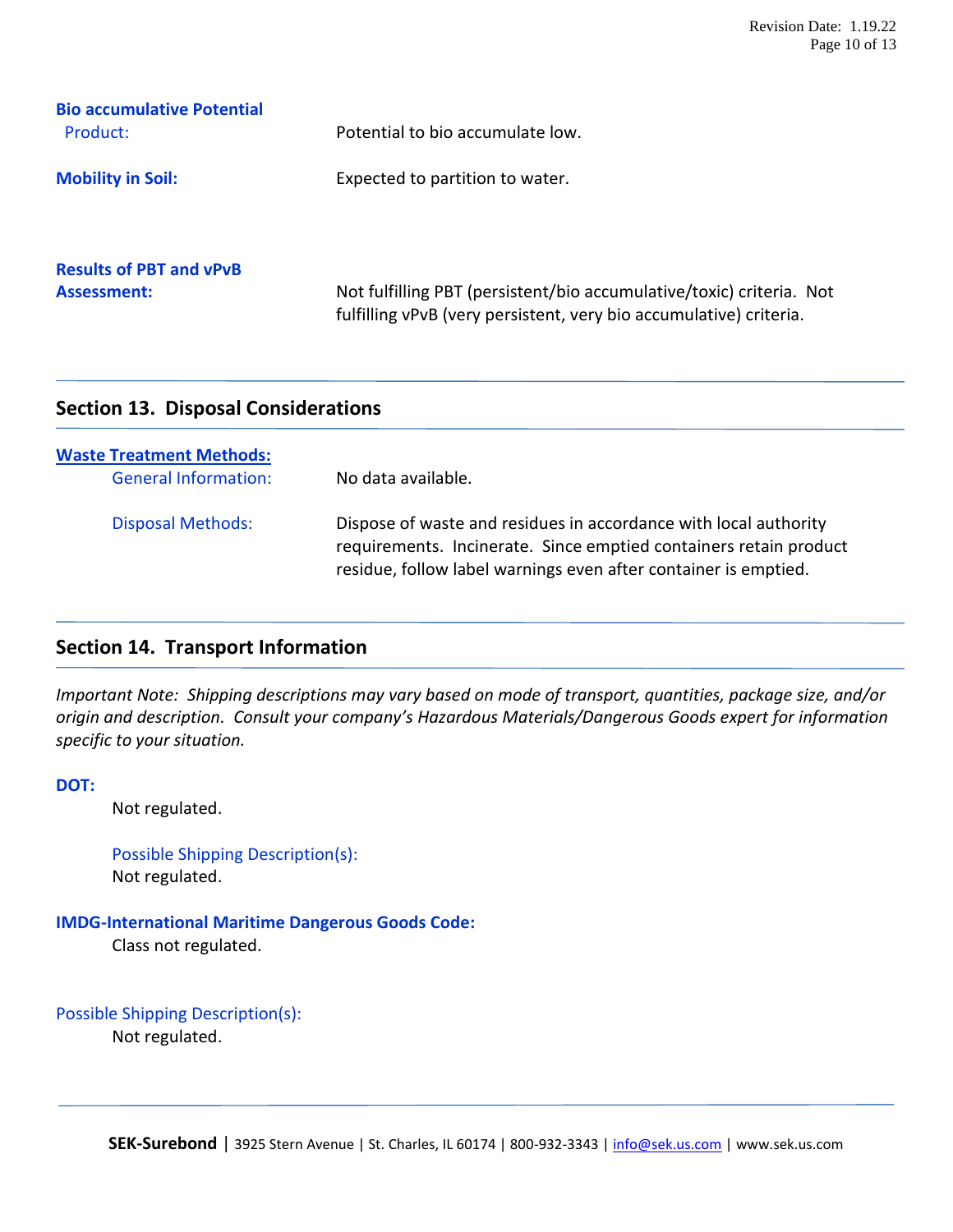### **IATA:**

Class not regulated.

Possible Shipping Description(s): Not regulated.

# **Section 15. Regulatory Information**

### **Safety, Health and Environmental Regulations/Legislation Specific for the Substance or Mixture:**

This product has been classified in accordance with hazard criteria of the Controlled Products Regulations and MSDS contains all the information required by the Controlled Products Regulations.

**WHMIS (Canada) Status**: Controlled

### **SARA 311/312 Hazard Classifications:**

 Immediate (acute) health hazard. Delayed (chronic) health hazard.

### **US EPCRA (SARA Title III) Section 313 – Toxic Chemical List:**

2-BUTOXYETHANOL (ETHYLENE GLYCOL MONOBUTYL ETHER) (GLYCOL ETHER CATEGORY)

### **California Proposition 65:**

Warning: This product can expose you to diuron, which is known to the State of California to cause cancer. For more information go to [www.P65Warnings.ca.gov.](http://www.p65warnings.ca.gov/)

**OSHA:** Hazardous

**Components of this product are reported in the following inventories:**

**TCSA (US toxic Substances Control Act** All components of this product are listed or otherwise comply.

**AICS/NICNAS (Australian Inventory of Chemical Substances and National Industrial Chemicals Notification and Assessment Scheme):** All components of this product are listed or otherwise comply.

**DSL (Canadian Domestic Substances List) and CEPA (Canadian Environmental Protection Act):** All components of this product are listed or otherwise comply.

**AICS/NICNAS (Australian Inventory of Chemical Substances and National Industrial Chemicals Notification and Assessment Scheme:** All components of this product are listed or otherwise comply.

**MITI (Japanese Handbook of Existing and New Chemical Substances:** All components of this product are listed or otherwise comply.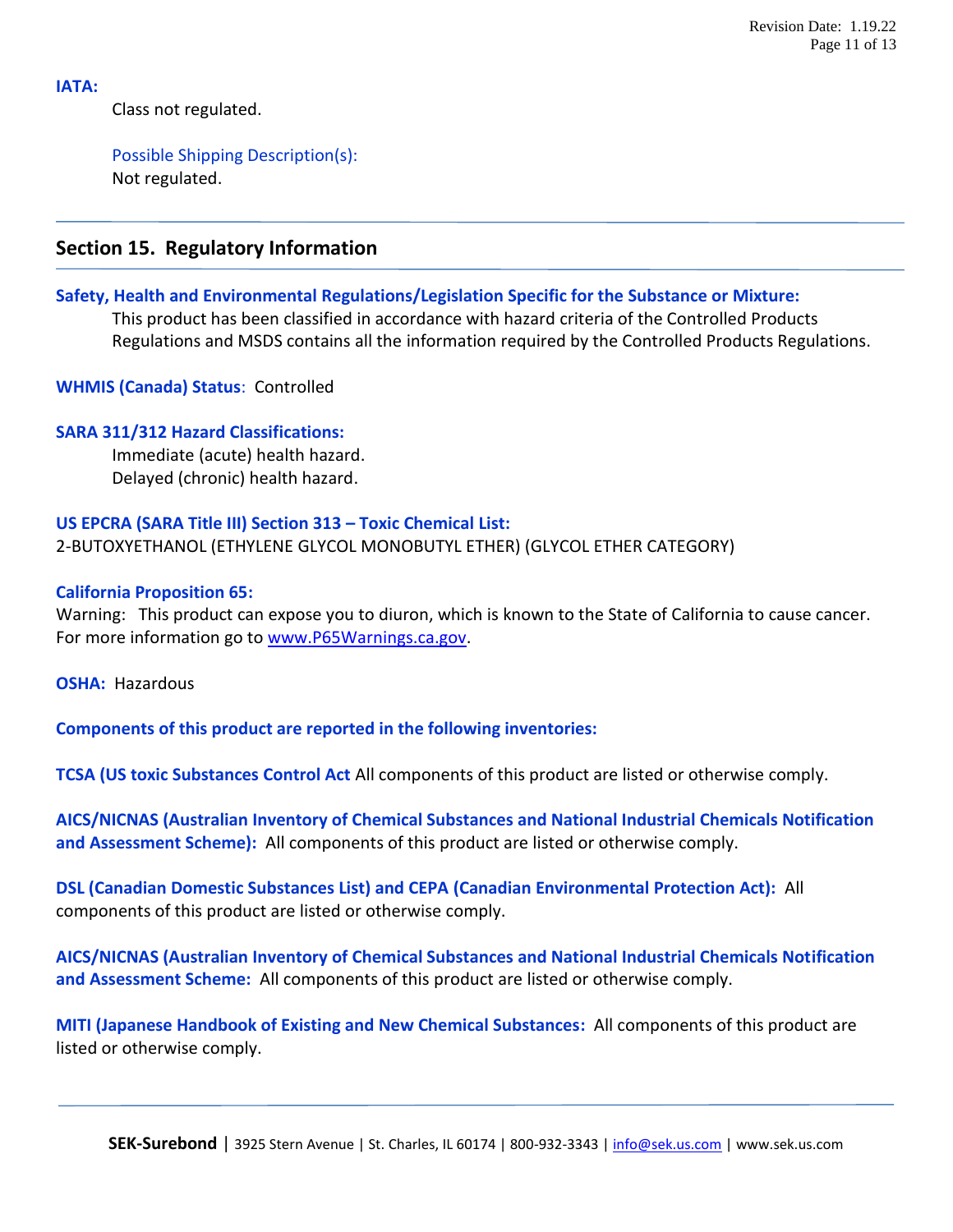**ECL (Korean Toxic Substances Control Act):** All components of this product are listed or otherwise comply.

**Philippines Inventory (PICCS):** All components of this product are listed or otherwise comply.

**Inventory of Existing Chemical Substances in China:** All components of this product are listed or otherwise comply.

|  |  | <b>Section 16. Other Information</b> |
|--|--|--------------------------------------|
|--|--|--------------------------------------|

| <b>HMIS Hazard Ratings</b>            |                                                       |  |
|---------------------------------------|-------------------------------------------------------|--|
| <b>HEALTH</b>                         | $2*$                                                  |  |
| <b>FIRE</b>                           | 0                                                     |  |
| <b>REACTIVITY</b>                     | 0                                                     |  |
| <b>Personal Protective Equipment:</b> | H: splash goggles, gloves, apron and vapor respirator |  |
|                                       |                                                       |  |
| <b>NFPA Rating</b>                    |                                                       |  |
| <b>HEALTH</b>                         | 2                                                     |  |
| <b>FLAMMABILITY</b>                   | 0                                                     |  |
| <b>REACTIVITY</b>                     | 0                                                     |  |
|                                       |                                                       |  |
| <b>Revision Information:</b>          | Not relevant.                                         |  |
|                                       |                                                       |  |
| <b>Key Literature References</b>      |                                                       |  |
| and Sources for Data:                 | No data available.                                    |  |
|                                       |                                                       |  |
| <b>Training Information:</b>          | No data available.                                    |  |
| Date of Issue/Date of Revision:       | 1.19.22                                               |  |
|                                       |                                                       |  |

### **Notice to Reader**

**THE INFORMATION IN THIS SAFETY DATA SHEET (SDS) WAS OBTAINED FROM SOURCES WHICH WE BELIEVE ARE RELIABLE. HOWEVER, THE INFORMATION IS PROVIDED WITHOUT ANY WARRANTY, EXPRESSED OR IMPLIED, REGARDING ITS CORRECTNESS OR ACCURACY. SOME INFORMATION PRESENTED AND CONCLUSIONS DRAWN HEREIN ARE FROM SOURCES OTHER THAN DIRECT TEST DATA ON THE SUBSTANCE ITSELF. THIS SDS WAS PREPARED AND IS TO BE USED ONLY FOR THIS PRODUCT. IF THE PRODUCT IS USED AS A COMPONENT IN ANOTHER PRODUCT, THIS SDS INFORMATION MAY NOT BE APPLICABLE. USERS SHOULD MAKE THEIR OWN INVESTIGATIONS TO DETERMINE THE SUITABILITY OF THE INFORMATION OR PRODUCTS FOR THEIR PARTICULAR PURPOSE OR APPLICATION. THE CONDITIONS OR METHODS OF HANDLING, STORAGE, USE, AND/OR DISPOSAL OF THE PRODUCT ARE BEYOND OUR CONTROL AND MAY BE BEYOND OUR KNOWLEDGE. FOR THIS AND OTHER REASONS, WE DO NOT ASSUME RESPONSIBILITY AND EXPRESSLY**